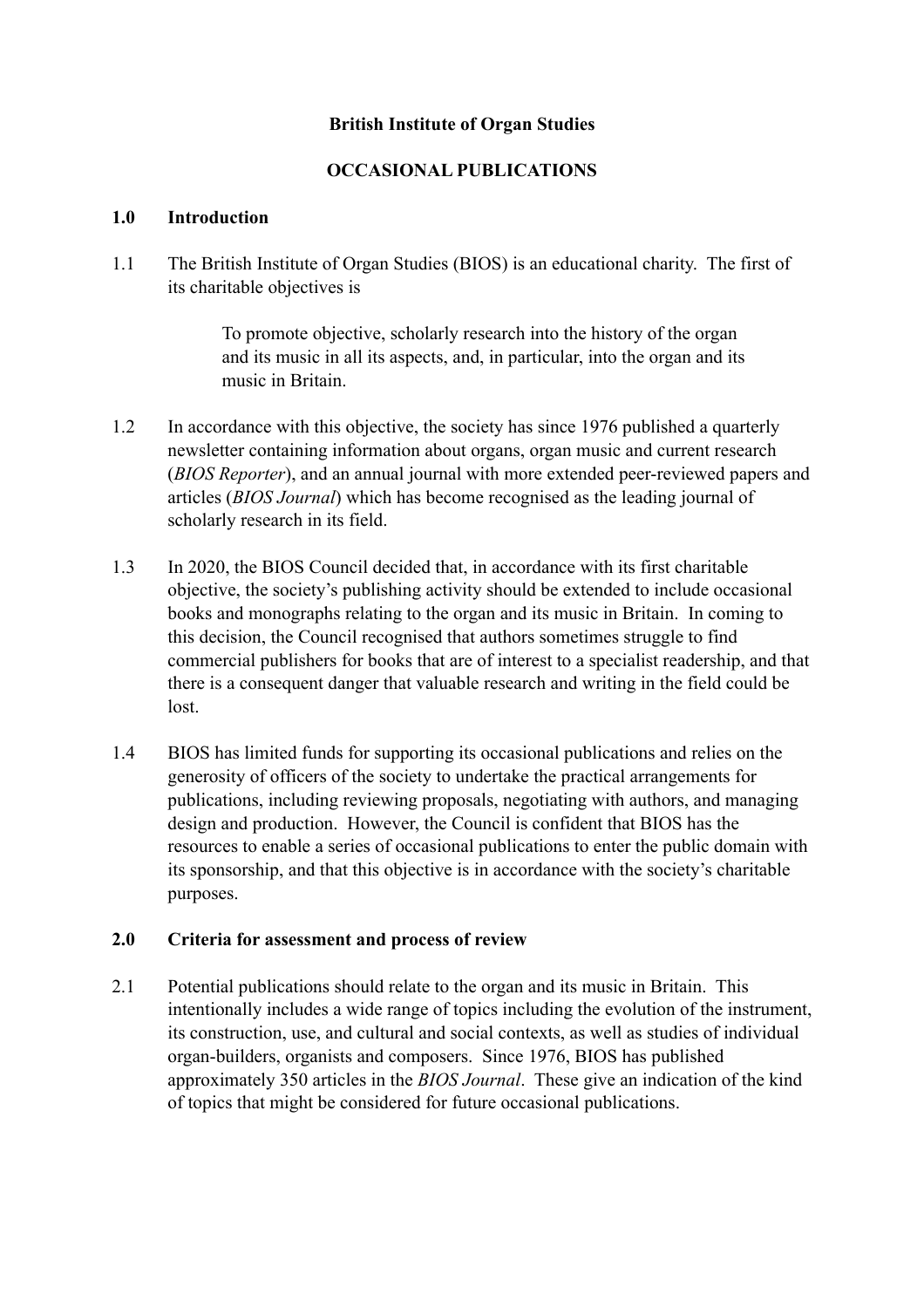- 2.2 Similarly, the articles in the *BIOS Journal* exemplify the standards of research, writing and presentation that will be expected for inclusion in the proposed series of occasional publications.
- 2.3 Authors wishing to put forward a book or monograph for publication will be requested, in the first instance, to submit a synopsis of the text with an outline list of contents and at least two chapters in draft to the BIOS Publications Officer. These will be peer-reviewed within two months, and the Publications Officer will then communicate initial comments to the author. A clear indication will be give if it is felt that the proposed publication would not be suitable for publication by BIOS. Otherwise the Publications Officer will pass on comments or suggestions from the review group that might assist the author in completing a final draft. No firm offer to publish the author's work will be made until the finalised text is available and has been peer-reviewed favourably. At this stage the Publications Officer may indicate that publication will be dependent upon the author agreeing to make specific modifications. Assuming that communication between the Publications Officer and author has continued during the writing process, these are unlikely to be onerous or unwelcome.
- 2.4 BIOS will not normally publish texts of more than 150,000 words. One reason for this is the need to ensure that a single publication does not tie up the limited funds available for occasional publications for an extended period. It will also be necessary to have regard for the number of illustrations, the complexity of any technical drawings or diagrams, and the layout of stop-lists, all of which can add significantly to the production costs.

## **3.0 Contractual arrangements and production**

- 3.1 Publication will be the subject of a written agreement or contract between BIOS and the author defining the obligations of both parties. The author will be entitled to receive five copies of the publication, with further copies at a 33% discount. The agreement will also make provision for the disposal of any ultimate profit on the publication; this will normally be retained by BIOS as funding for future occasional publications. In the event that the author has contributed to the cost of design and production, an appropriate division of any profits will be made in the contract.
- 3.1a The print run (numbers of copies) will be determined by the Publications Officer, in consultation with the BIOS Council and the author. The decision will be based on cost of the book as balanced against the break-even point, the anticipated number of books sold based on subject, and storage considerations.
- 3.2 BIOS will normally undertake entire responsibility for the cost of design and production. However, in certain circumstances an author may wish to make a contribution towards the cost, especially if the proposed publication exceeds the word-length defined in 2.4 (above) or requires the incorporation of unusual features with significant cost implications. The division of costs in such a situation will be